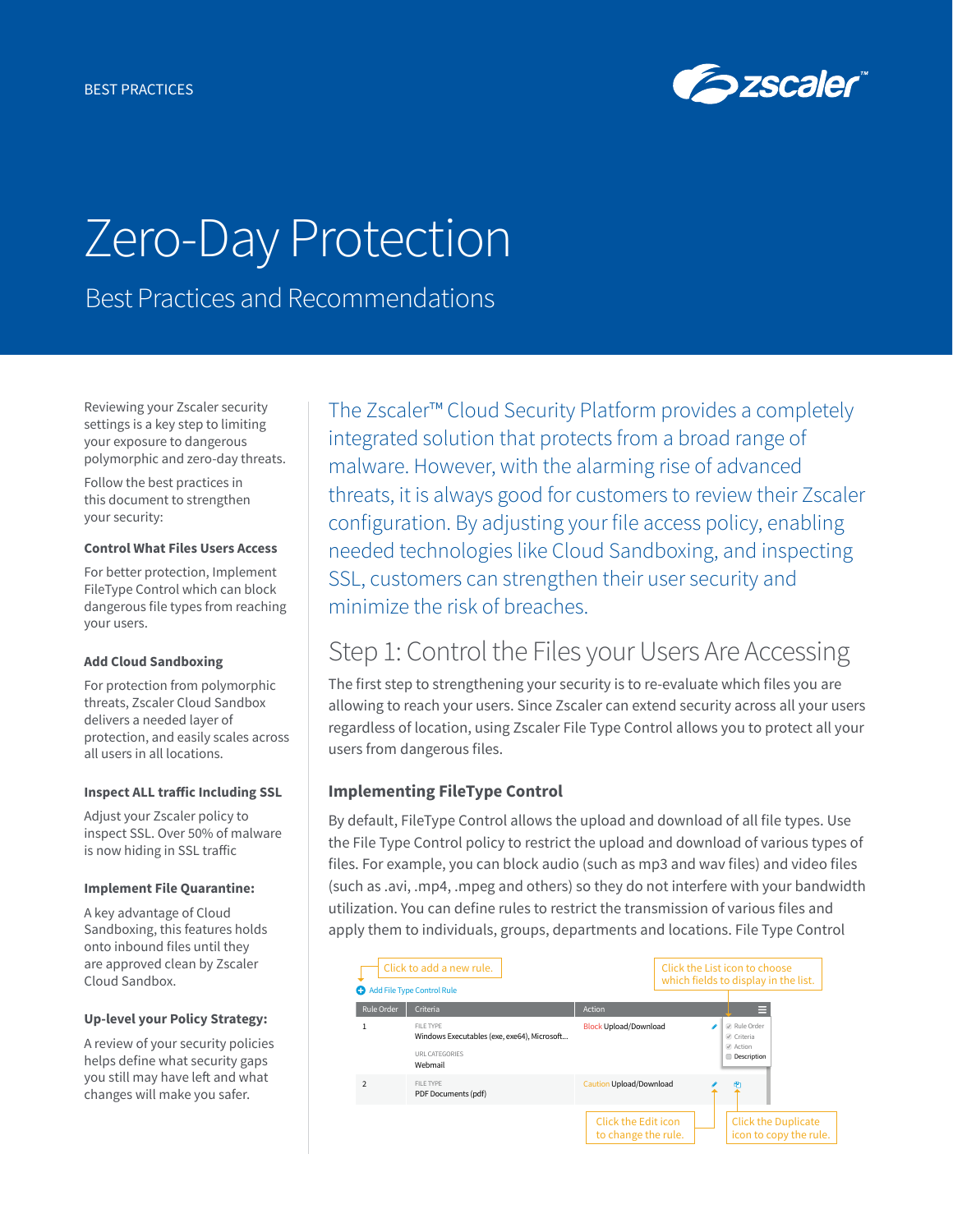

is associated with URL filtering and is not available for cloud apps. For example, to block file attachments in Gmail, select the Webmail URL category. You can also create rules for unknown file types. Zscaler performs MIME type checks for files it cannot initially identify, and any file that falls outside of well-defined MIME types for common apps is tagged as an unknown file type. To recognize the file types inside archive files, the Zscaler service also scans ZIP, 7-Zip, GZIP, TAR, and RAR files.

You can allow, caution or block uploading, downloading or both. When you choose the Caution action, the service displays a warning before it allows the user to perform the action. When the service blocks users, it displays a notification. The content of the block notification is configured in the End User Notification page.

To review how turn on File Type Control and the recommended policy for File Type Control, visit our support article **<https://support.zscaler.com/hc/en-us/articles/205038075>**

# Step 2: Add Cloud Sandboxing to your Security

It's pretty well understood that traditional signature-based security approaches are falling behind in the task of protecting today's organizations. The critical weakness is that in order to stop a threat with a signature, you need to have prior knowledge of the threat. With the increase of zero-day ransomware and polymorphic malware, organizations need to move beyond signature-based detection and add sandboxing as an additional layer of defense. Sandboxing uses dynamic analysis to monitor file behavior in an isolated environment to protect users from zero-day threats.

# **How Zscaler Cloud Sandbox works**

With Zscaler, you can sandbox any suspicious or unknown file without backhauling traffic to the data center. Since Zscaler Cloud Sandbox is implemented from the cloud, it protects all of your users, regardless of their locations. This means that remote office workers and mobile users get the same level of protection as the users at your headquarters, without costly MPLS links or cumbersome VPN connections.

Zscaler Cloud Sandbox is architected to provide inline protection to block threats before they enter your network. Malicious files are instantly blocked, quarantined, or flagged based on your defined policies. Unlike appliances, which work in isolation, Zscaler Cloud Sandbox is fully integrated into the Zscaler Cloud Security Platform to deliver maximum threat visibility and multilevel protection. Because Zscaler is delivered as a service, there is no hardware deploy and manage, and no software to update.



# **Adding Sandboxing to your Installation**

While the default Zscaler platform does provide some cloud sandboxing functions, there are some differences from the complete Cloud Sandbox offering. Only executables (.exe) and library files (.dll) are scanned, and there is a file size limitation to 2mb. Additionally, the default offering is unable to hold files from being delivered until scanned (quarantine).

Zscaler's complete Cloud Sandbox solution allows scanning of multiple file types, scales to much larger file sizes, allows complete policy configuration, can deliver inline holding of files (quarantine) in addition to a host of other sandbox security features. With the ability to easily scale protection across your entire user base, regardless of location, Zscaler Cloud Sandbox is an important security layer for complete threat protection from polymorphic and zero-day threats.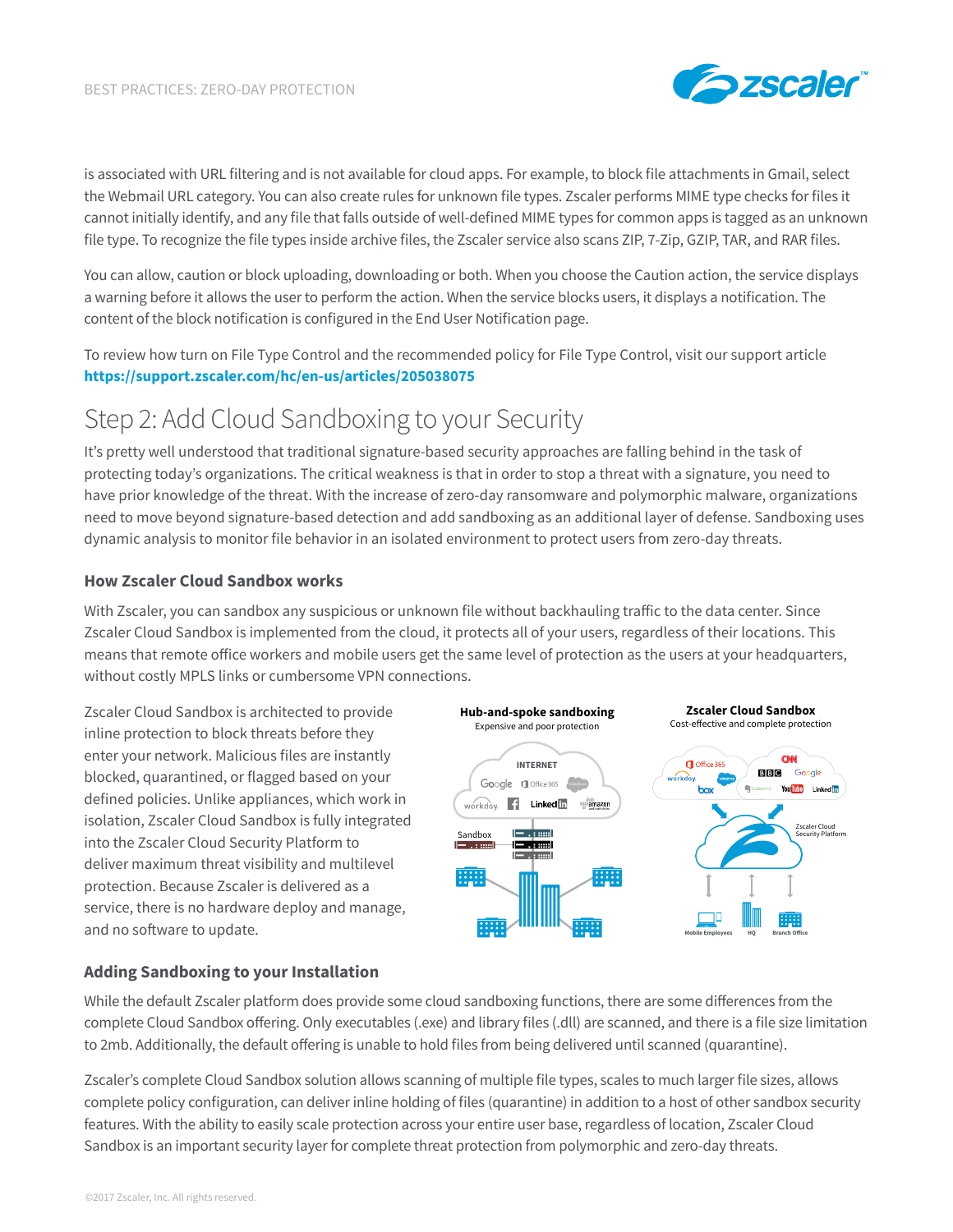

# Step 3: Inspect ALL your traffic including SSL

Although SSL is a very effective protocol for securing the communication of legitimate traffic, it is important to note that malware is often delivered over SSL in order to avoid inspection. Zscaler's research team is now seeing over 50% of active malware hiding in SSL traffic. Hackers commonly try to hide in encrypted traffic, as visibility into SSL is often difficult and resource intensive.

Because Zscaler was built to handle encrypted traffic at a global cloud scale, the issue of SSL inspection becomes a nonissue. Zscaler inspects every byte of traffic in real time, including encrypted traffic, so hackers and their malware can be easily identified. In addition to stopping hackers, SSL inspection is also useful when an enterprise wants to know what its employees are intentionally or accidentally sending out of the organization. For example, individuals who are using SSL-encrypted Yahoo mail may be exposing company passwords, personal information, or financial data. SSL inspection is also needed for compliance, to ensure that employees are not putting the organization's confidential data at risk.

### **The best approach for turning on SSL inspection**

Before deploying SSL inspection for your organization, consider the following best practices:

- Enable SSL inspection on a small location or test lab before enabling it on all locations in your organization to understand how this feature works.
- If you are using the Zscaler intermediate certificate, ensure that the Zscaler root certificate is distributed to all users and that it is installed in their browsers before enabling SSL in a location.
- You may also update your end user notification to inform users of your organization's SSL interception policy.
- When you define SSL inspection policy, you can create a list of URLs/URL categories and cloud apps/ cloud app categories for which SSL transactions will not be decrypted. Configure this list carefully because it is applied globally throughout an organization and takes precedence over per-location SSL scanning.
- Start by enabling SSL inspection for "risky" URL categories only, such as Security Risk and Legal Liability categories such as Adult Content, Gambling, and Unknown/Miscellaneous. Include all other categories in the list of URL categories for which SSL transactions will not be decrypted. Then, when your organization is ready, enable SSL inspection for all

URL categories except Banking and Healthcare, to allay privacy concerns within the organization.

- The list of URL categories and cloud apps for which SSL transactions will not be decrypted does not apply to road warriors who configure their browsers or PAC files to send traffic to port 9443. To use this feature, your organization must subscribe to a dedicated proxy port.
- Firefox browsers do not accept SSL certificates installed in Internet Explorer browsers. You must install SSL certificates on Firefox browsers separately if your organization allows Firefox browsers. Google Chrome, however, uses the same certificate store as Internet Explorer.
- Certain client applications, like Dropbox, use a technique called Certificate Pinning, where the client application is hard coded to accept only one specific client certificate. Apps that use certificate pinning might not work with SSL inspection. They should be included in the list of URL categories for which SSL transactions will not be decrypted.
- Enable user authentication as well, to allow the service to apply user policies.

To enable your installation to start inspecting SSL, Zscaler recommends you review the **[implementation guide to](https://support.zscaler.com/hc/en-us/articles/205060065-How-do-I-deploy-SSL-inspection-)  [deploying SSL inspection](https://support.zscaler.com/hc/en-us/articles/205060065-How-do-I-deploy-SSL-inspection-)**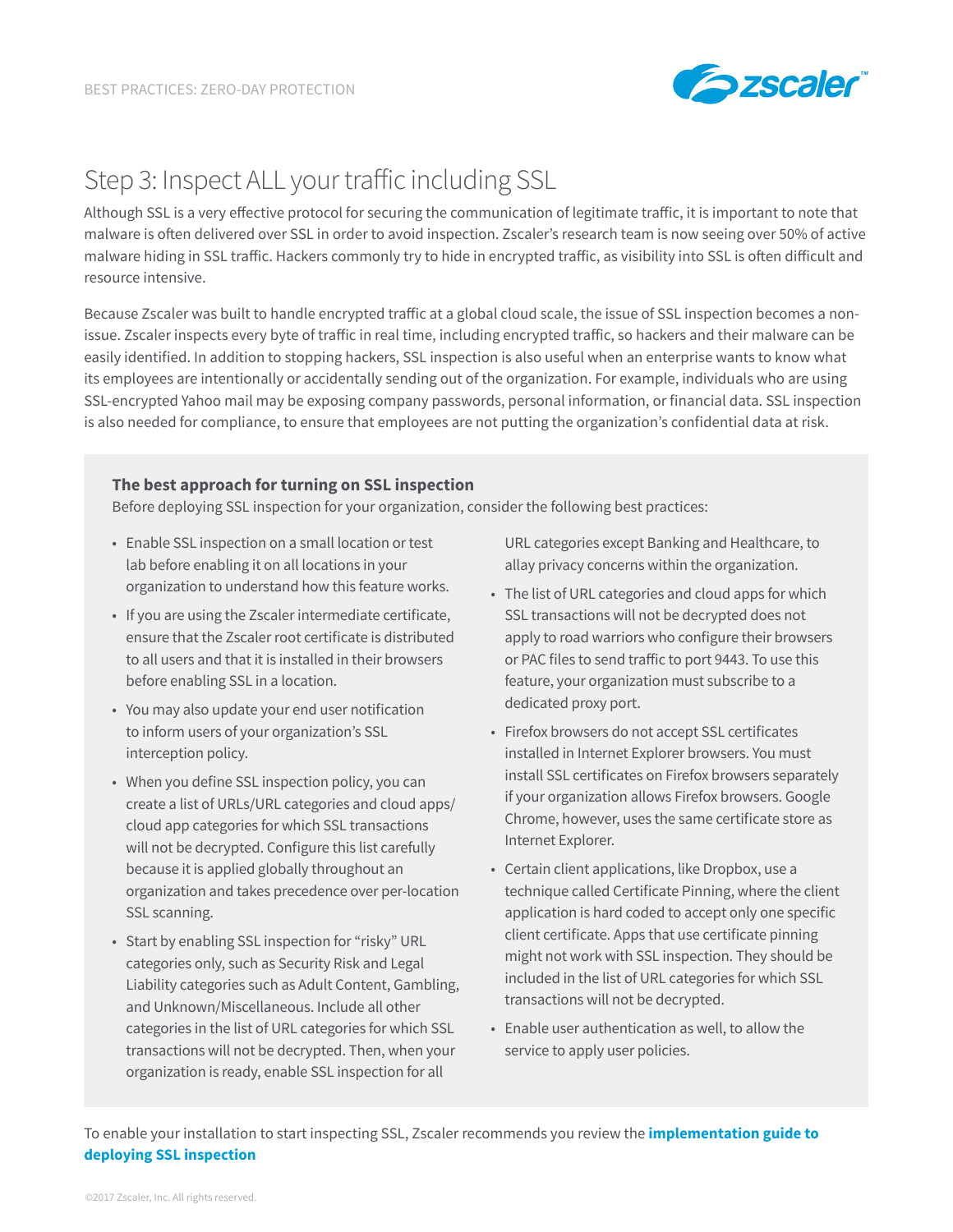

# Step 4: Implement File Quarantine

A key feature of Zscaler Cloud Sandbox, File Quarantine allows you to prevent a file from delivery to a user until it has been sandboxed. Many traditional sandboxes often end up installed out-of-line, so malicious files are delivered and only after the fact are you notified that the file was malicious. Since Zscaler Cloud Sandbox is delivered from the cloud and architected into the Zscaler Platform, File Quarantine becomes a tremendous security advantage. With complete control over how quarantining is implemented, Zscaler Cloud Sandbox allows organizations to define a policy that best fits their needs. You can define quarantining by user groups, url destinations and file types.



# **Implementing File Quarantine**

File Quarantine is implemented via the Cloud Sandbox Policy. Before you enable File Quarantine you must evaluate the best policy approach based upon your tolerance for malicious files.

**Low Tolerance for Malicious Files:** If your organization has low tolerance for downloading malware, you can choose "Quarantine" for First Time Action on a majority of URL Categories. Organizations that may choose this option include:

- Customers looking to strengthen their zero-day security posture
- Financial institutions or organizations with high-value transactions and or access to sensitive data.

**Low Tolerance for Download Delays:** If your organization has lower tolerance for download delays and end-user interruptions from quarantining files, you can choose "Allow & Scan" for First Time Action based on specific URL Categories or defined User Groups. Organizations that may choose this option include:

• Organizations with engineering or research labs that regularly download Windows executables or other files "suspicious" in nature, despite not having malicious intent.

To read more about File Quarantine feature and how to configure Zscaler's Cloud Sandbox policy, see the support article: **<https://support.zscaler.com/hc/en-us/articles/209673846-How-do-I-add-rules-to-the-Sandbox-policy->**